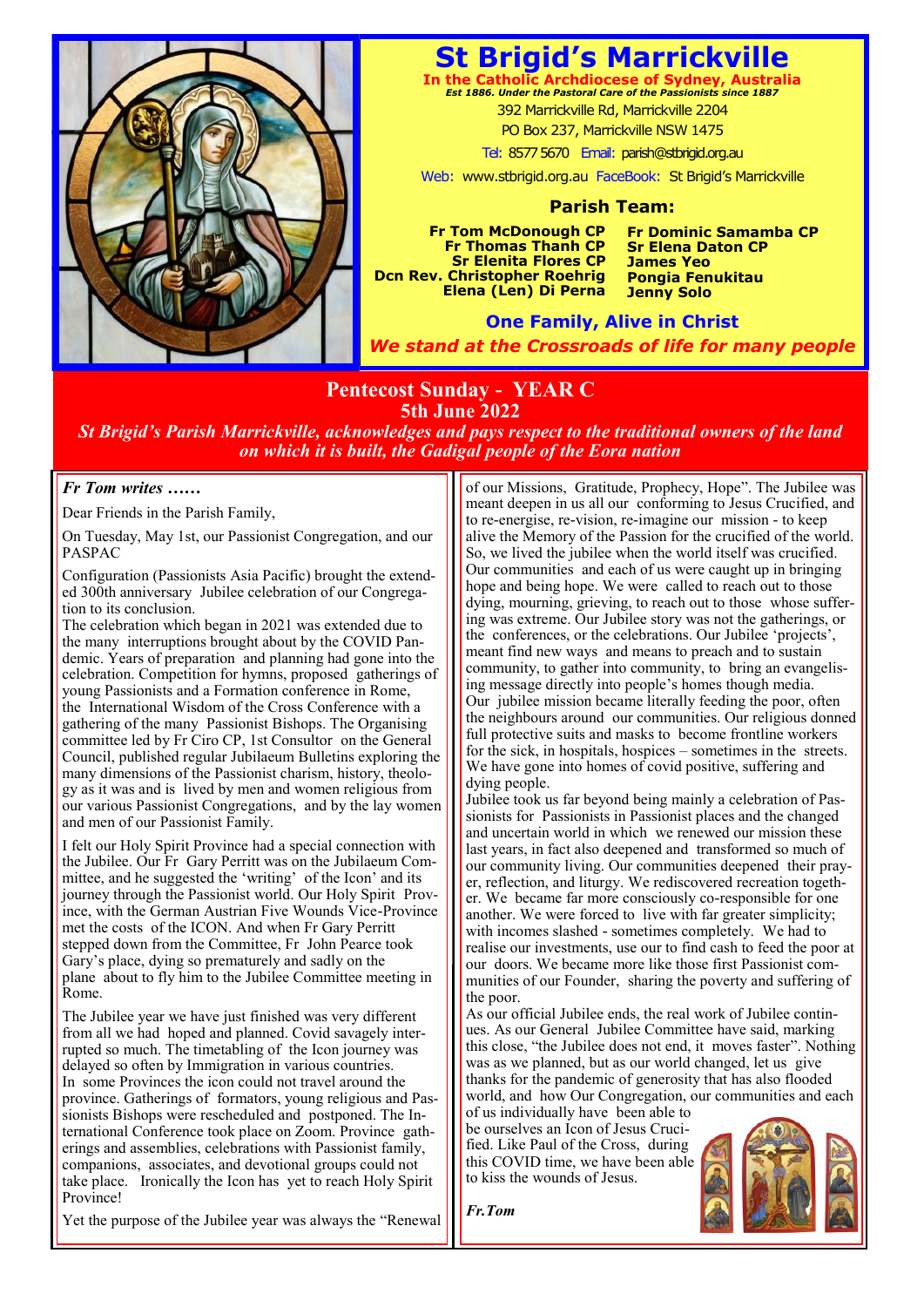# St. Brigid's Young

**Beacons** 



**Parents and Families** 

**Altar Training Day**

St Brigid's Parish needs your help.



*"Offer Jesus your hands, your thoughts and your time, and he will not fail to reward you, granting you true joy." Pope Francis 2021.*

There will be a very special Altar Training Session for those wishing to become an Altar Server as well

as those experienced servers who would like to increase their knowledge and skills, to act as role models for our newer servers.

If you have not yet made your First Holy Communion, you are still welcome to attend the training session and you will be able to serve once you have received the Blessed Sacrament. Those Young Beacons who might be a little bit too young for altar training are still very welcome to join us for all or part of the event!

All families are very welcome to join!

**Date:** Saturday 11th June 2022

**Altar Training:** 2:00 - 5:00 pm in St. Brigid's Church

**Mass:** 5:00 pm in St. Brigid's Church

**Dinner and Prayer:** 6:00 pm in the Shrublands Hall

**Please RSVP:** [christopher@stbrigid.org.au](mailto:christopher@stbrigid.org.au)



Dear Parishioners,

We are having our Winter Appeal 22 on the weekend of 11/12th June. Envelopes will be available at the back of the Church the weekend before for anyone needing them.

As always, we ask for your generosity at this time, it has been a tough few years for our clients and we continue to provide them the care and support they ask for.

Thank you for your support.



*Please feel free to take home a copy of the Australian Catholic Winter Edition magazine Available at the back of the Church*

## *Pilgrimages to Cambodia &Vietnam 2022/2023*

Following our wonderful and successful pilgrimages to Vietnam in 2011, 2014, and 2016, and Cambodia in 2016, we will be offering two pilgrimages in the New Year.

We will be working in **Cambodia** from December 28th 2022, until January 5th, 2023. With our partners, Volunteer Building Cambodia

(https://www.volunteerbuildingcambodia.org/), we will build two houses for poorer families in rural Siem Reap. Our work will further help the VBC Community School, which provides education for disadvantaged rural students.

We will also be in **Vietnam** from January 8th to 19th, 2023. We will be working with disabled orphans, children born HIV+, and other disadvantaged children and families.

The cost for each of these pilgrimages is \$1500 per person, twin share. This will include accommodation and costs of working with our partners (houses, donations etc.). Any money left over will be made as donations to our partners

### **Expressions of interest close on June 15th, 2022**

You will be responsible for travel, visas etc

For further details, don't hesitate to get in touch with Fr Peter Gardiner CP at cppilg2023@gmail.com

Follow us on Facebook at https://**www.facebook.com/ VietnamPilg23/ and https://www.facebook.com/ CambPilg23/** 

## **Walk with Christ**

Your are invited to celebrate our Faith by Walking with Christ….the first public Catholic celebration through the heart of Sydney since 2019



**Sunday 19th June 2022**

Entertainment in Martin Place from 1.30pm Procession begins at 2.30pm sharp Cnr Martin Place & Pitt St

www.sydneycatholic.org/walkwithchrist

## **Mass Texts: Pentecost Sunday**

**First Reading: Acts 2:1-11**  The Spirit comes to the Apostles as tongues of fire.

**Response:**  Lord, send out your Spirit and renew the face of the earth.

**Second Reading: Rom 8:8-17** The Spirit of God dwells in us.

**Gospel Acclamation: Jn 7:37-39** Alleluia, Alleluia Come, Holy Spirit, fill the hearts of your faithful and kindle in them the fire of your love. Alleluia!

**Gospel: Jn 14:15-16; 23-26**  The Father will send you an Advocate.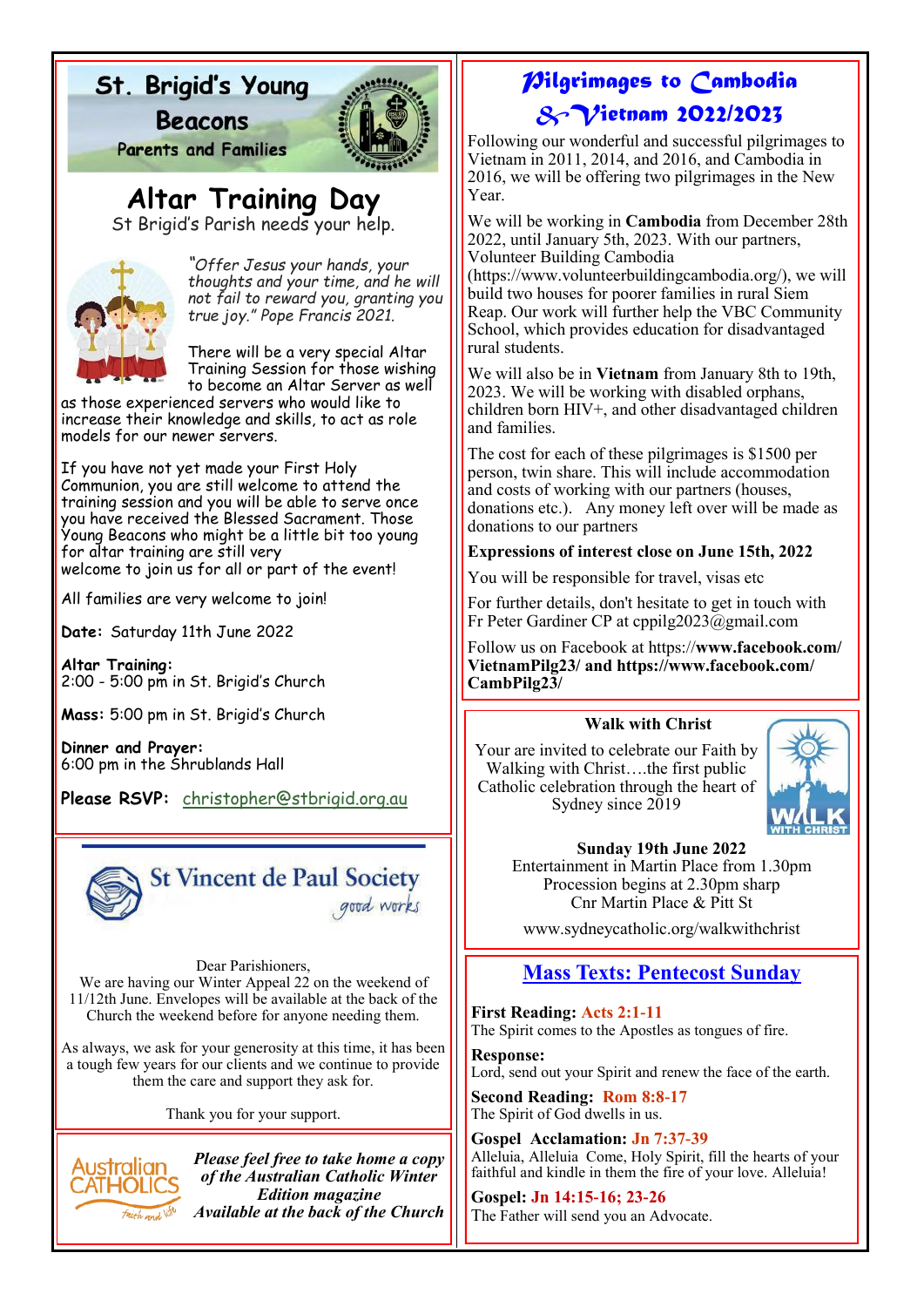| St Brigid's Marrickville Community acknowledges            | The Catholic Weekly - only \$2.00 at the Church doors        |
|------------------------------------------------------------|--------------------------------------------------------------|
| and pays respect to the past, present and future           | <b>PULPIT POINTS 5 June 2022</b>                             |
| Traditional Custodians and Elders of this land and         | · Double-barrelled challenge. Children, vapes, phones,       |
| the continuation of cultural, spiritual and                | parents.                                                     |
| educational practices of Aboriginal and Torres             | · Parliament's decision. Tudehope on Euthanasia.             |
| Strait Islander peoples.                                   | · Stylish, elegant, classy. Meet MATHILDE the new            |
| This year marks the 30 year anniversary of the             | Australian women's magazine                                  |
| Mabo case, one of the most significant turning             | • New Movie: Persecuted priest who became a saint            |
| points for Aboriginal and Torres Strait Islander           | • Movie review: Dr Strange                                   |
| peoples in the fight for native title.                     | · The brilliance of Shūsakū Endō                             |
| Eddie Koiki Mabo (known as Koiki) is                       | The Christian's Final Journey:                               |
| remembered for his commitment and tireless                 | Catholic Cemetery and Crematoria and partner, the ACU        |
| effort to educate others about the rights and              | Centre for Liturgy, are offering a one-day workshop on       |
| culture of Aboriginal and Torres Strait Islander           | 12 July for anyone interested in learning more about how     |
| peoples.                                                   | Catholics prepare and celebrate funerals, including members  |
| Mabo Day has been celebrated in Australia since            | of Bereavement Teams, Pastoral Associates, Parish            |
| 2002 as a turning point in indigenous peoples'             | Secretaries and Family Faith Educators, Teachers, APRE's     |
| rights in Australia. It is celebrated annually on          | and School Staff. Catholic practices around burial and       |
| June 3 as part of National Reconciliation Week.            | cremation will be investigated as well as how to support the |
| Let us remember that healing is about restoring            | grieving. The opportunity to prepare a Catholic funeral will |
| the wellbeing, strength of spirit, family connec-          | be included, as well.                                        |
| tions, and lore that has made Aboriginal and               | It will be held at the All Saints Parish Hall,               |
| Torres Strait Islander cultures the oldest living          | 48 George Street, Liverpool                                  |
| cultures on earth.                                         | Registration is essential by 1 July.                         |
| May we                                                     | Cost: \$60 (includes lunch and a workbook).                  |
| walk gently                                                | Enquiries: CentreforLiturgy@acu.edu.au or 9701 4751.         |
| on this                                                    | For more information, and to register, go                    |
| land.                                                      | to www.acu.edu.au/centreforliturgy/pastoral-training         |
| Emerging                                                   | St. Brigid' Outreach -                                       |
| Elder                                                      | AOK - Acts of Kindness                                       |
| Ms. Allana                                                 | <b>Community Outreach</b>                                    |
| Taylor                                                     | You are invited to join us to serve people in need in        |
| <b>Safeguarding Office:</b>                                | Woolloomooloo.                                               |
| Child sexual abuse is a crime.                             | When: $2^{nd}$ and $4^{th}$ Wednesday of each month. Leaving |
| The appropriate people to deal with crimes are the police. | around 5:00pm from Shrublands Hall. Serving the homeless     |
| If you, or anyone you know- have been abused, please       | starts at 6:00pm and finishes around 7:15, return to Shrub-  |

If you, or anyone you know– have been abused, please contact the police. Alternatively, you can contact the Safeguarding and Ministerial Integrity Office on safeguardingenquiries@sydneycatholic.org or 9390 5810. You may also to speak to your Parish Priest who will be able to provide support and guidance. The Archdiocese has a legal obligation to report crimes to the police.

Spaces are limited to 4 people per session.

lands hall at approximately 7:30pm. Transport provided to

**RSVP:** outreach@stbrigid.org.au

and from Shrublands hall.

**Recently Deceased:** Tam Thi Do, Thi Nguyen, Victims of shooting at Robb Elementary School in Uvalde, Texas

**Death Anniversaries:** Vincenzo Genovese, Elsie Lunjas, Maria Dahdah, Angelo Di Tommaso, Luigi Vanni, Boulos Lakiss, Harold Turner, Peter James Killalea, Maria Le Thi Lay, Stanley Krean, Stanley Roberts, Joseph Nguyen Quang Linh, Mary Harte, Annie Elizabeth Brown, Fernanda Parungao, Antonio Zeaiter

**Carrying Severe Illness:** Mely Siasat; Renato Di Perna; George Turchi; Josephine (Deacon Christopher's mother); Falakiko Sevelo Kama; Joseph Chaina; Elizabeth Pizzuto; John Thomas; James Misingongo; Fr Rob Egar; Mary Angela Thomas; Kevin Boyce

**Other Intentions:** For Valenzisi Family